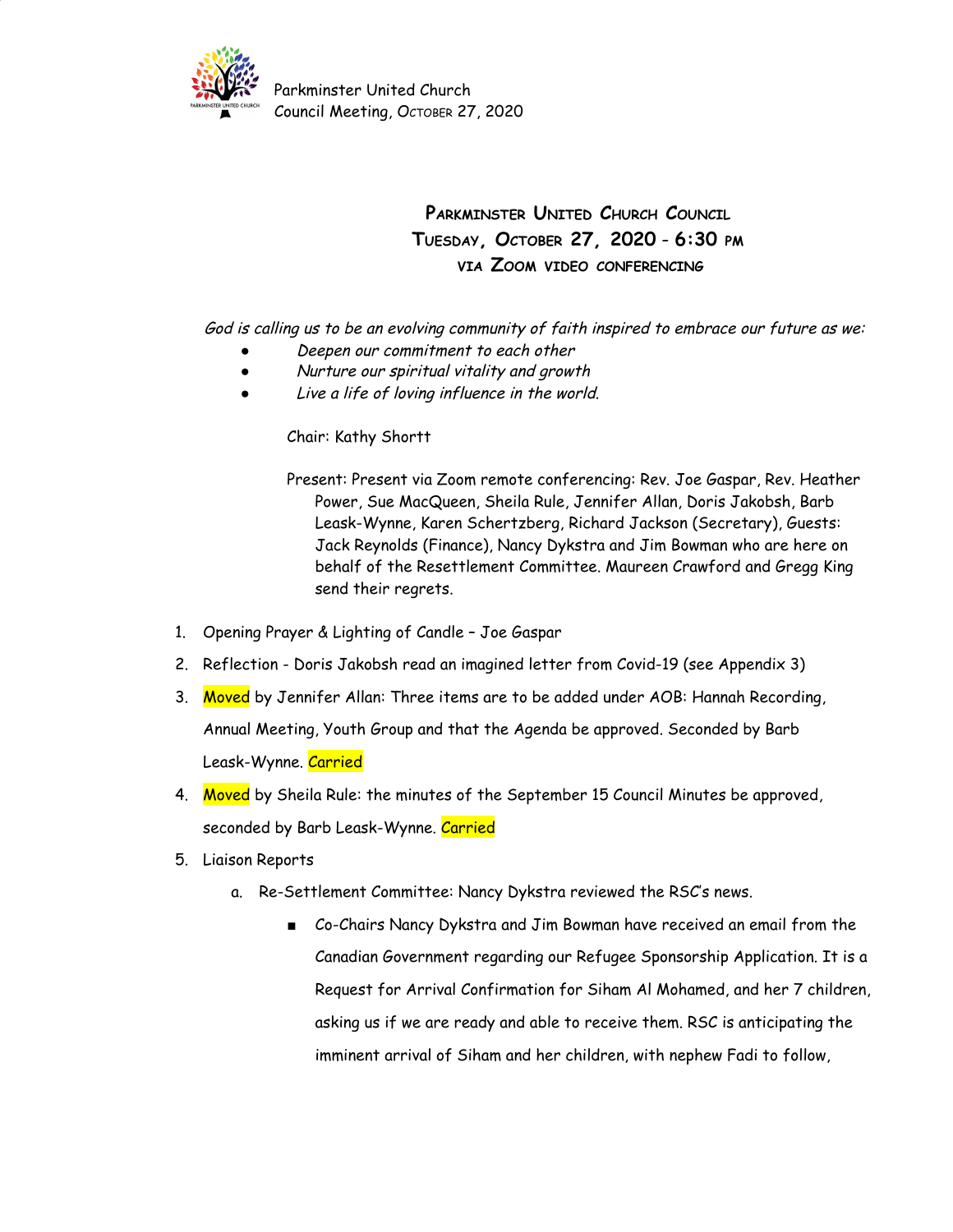

> possibly about three months after their arrival. The Resettlement Committee met and decided to move forward as Siham and her family are eager to come to Canada. (See Appendix 4 for details)

- Sheila Rule and others have done an enormous amount of background work. We have medical care set up when they arrive and a quarantine plan for their first 2 weeks. Also financial and settlement plans have been prepared. The RSC anticipates that housing them will remain a major problem. (\$1800/month for rental is particularly difficult).
- Arrangements need to be made for their transportation from the airport and their 14 day quarantine in isolation. Transportation possibilities are being considered and suggestions are welcome. We are planning to have the family quarantine at Nancy Dykstra's home for the 14 day period while she takes a 2 week staycation with local friends. As soon as we know their projected arrival date we will begin looking for housing and we would welcome any ideas as to possible locations.
- Action: Nancy Dykstra is to send Jack Reynolds her report on refugee resettlement activities so that he may in turn share it with Elizabeth Moffat, who is responsible for resettlement work for the four externally-funded sponsorships for which Parkminster has oversight responsibility.
- b. Community Doris Jakobsh reports
	- Outreach: Adrienne Barrett Hoffman has raised an Opportunity to Support Indigenous Families in the Waterloo Region: The Outreach Committee is pleased to share that The Healing of the Seven [Generations](https://healingofthesevengenerations.ca/) (H7G, for short) is embarking on the 7th year of its Christmas Gift Program, which helps to supply food and gifts to local Indigenous families through the holiday season. This year will look a little different: rather than physical items, the Program is aiming to provide families with gift cards, gift certificates and vouchers for groceries and gifts. The need is substantial, as organizers are anticipating between 300-500 registrants to this year's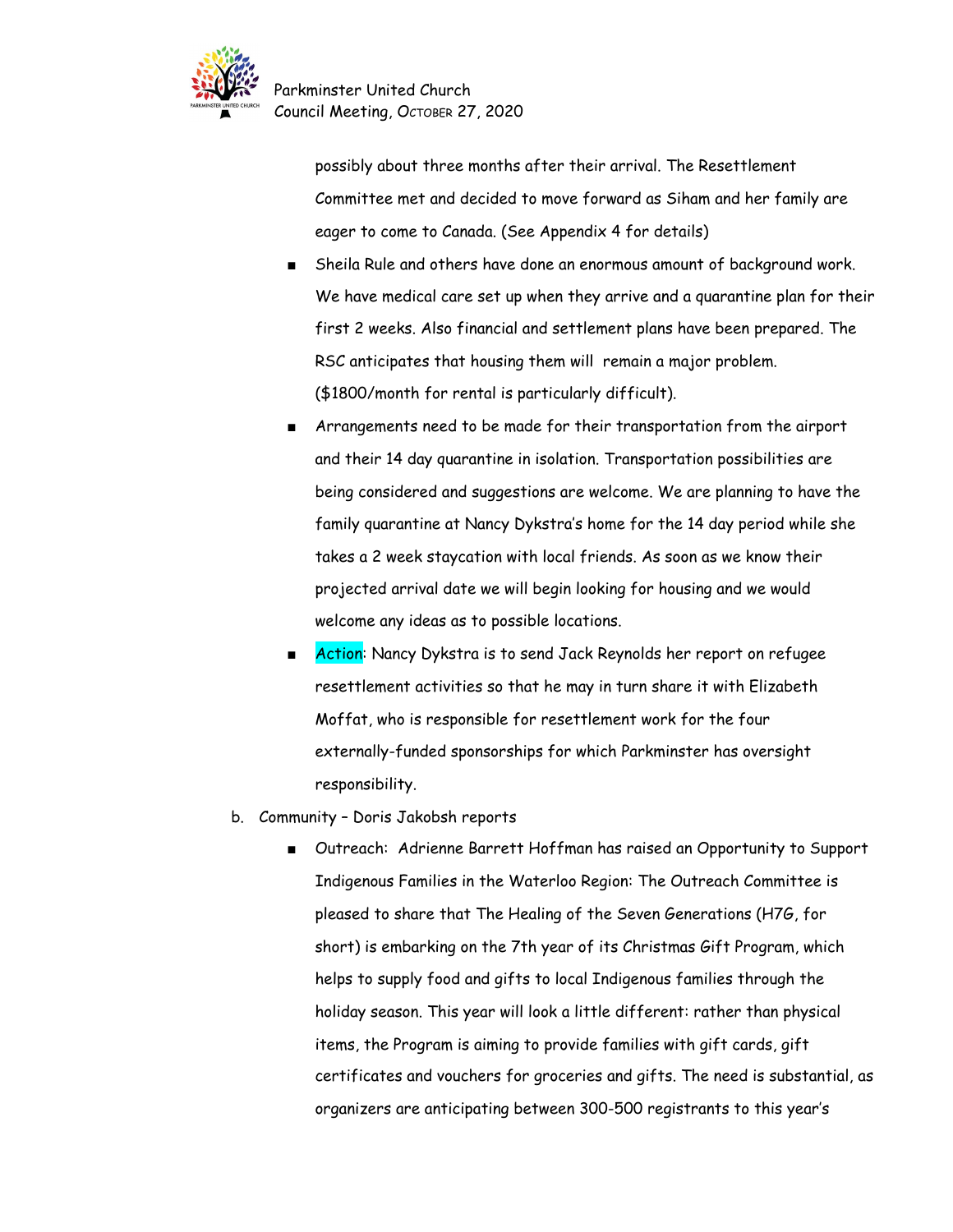

> program. One easy way to contribute is through this H7G [Christmas](https://www.gofundme.com/f/q785qw-christmas-gift-program) Program [GoFundMe](https://www.gofundme.com/f/q785qw-christmas-gift-program). Gift cards and similar contributions are also being collected for the Program by Lisa Hicknell at lhicknell@gmail.com and Adrienne Barrett Hofman at abarretthofman@gmail.com. Thank you for your generosity!

- Wendy Watson said that the Outreach committee met October 21 by Zoom.. Outreach continues to look for ways to do the job of outreach in our community/neighbourhood and to have our congregation know they are helping others.
	- Our Food Bank Drive for the Fall has been very successful with donations of food and dollars of \$3784 directly to the Food Bank
	- The Christmas dinner at Mary's Place which has taken place for the past 12 years cannot look the same. Many people in our congregation have helped with this dinner In the past by making Christmas cookies and Elna has confirmed that this can be done again this year along with the donation of turkeys for the meal. We are exploring how to fundraise for this. "Masks for Mary's Place" will continue through the winter. Members are sewing masks or donating disposable ones for adults and children.
	- In November Outreach will begin providing desserts the first Thursday of each month for A Better Tent City at 41 Ardelt in Kitchener. Outreach member Laura Hamilton is very involved in this project. We will be asking for donations from the congregation to help provide desserts which may be made at home or store-bought. There are about 40 residents currently living there and we would be looking for 4 people to donate each time.
	- There was discussion about whether the weekly What's Up is becoming hard to get through — too much scrolling and reading. Is there a way to format things differently and lessen the density? e.g. subtitles for Council, Committees, Current Events etc. which, if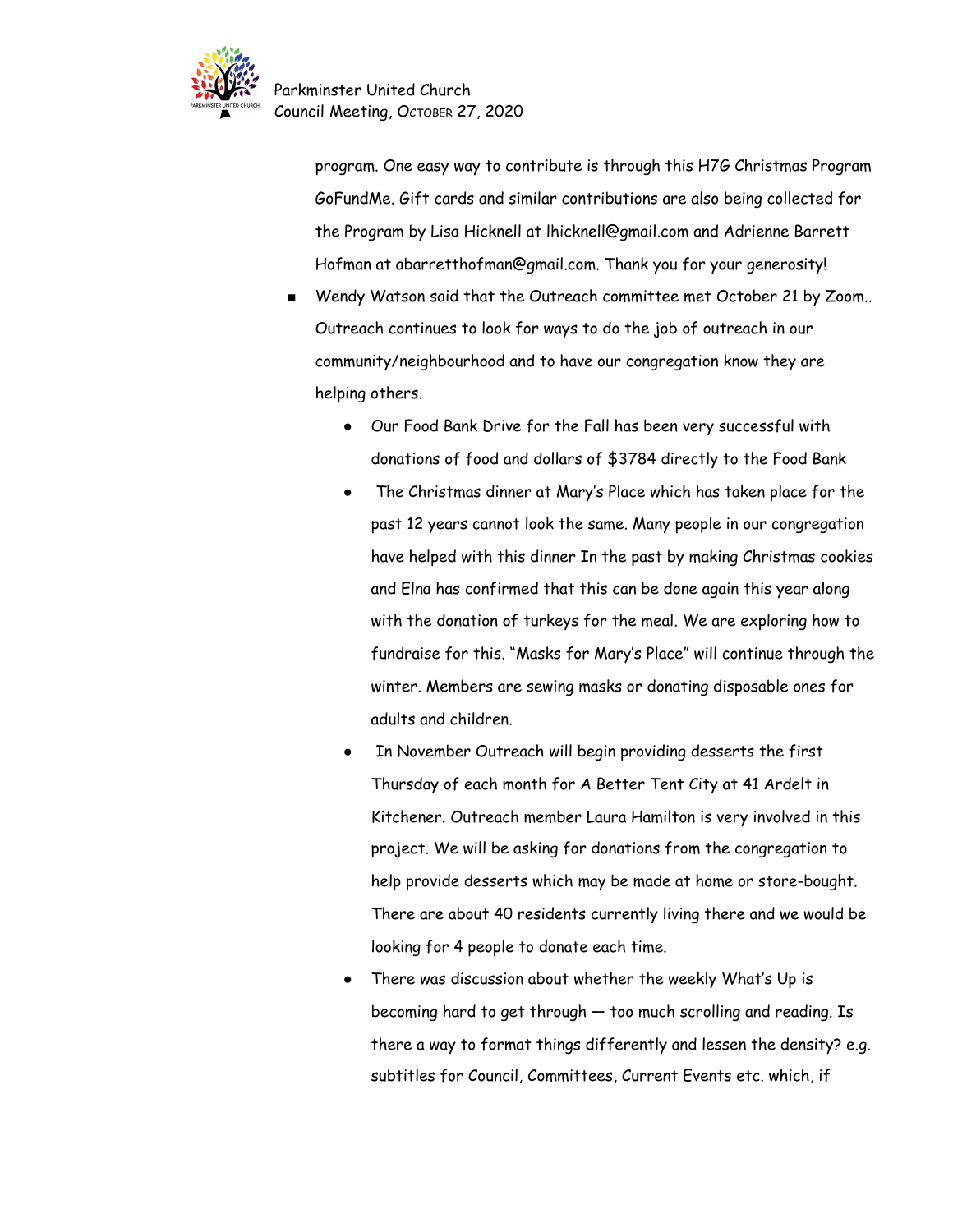

> pressed would take the reader to that info? There was a worry that not all information is being read. Kathy responded that we have focussed on not sending out congregational emails because we received complaints about too many emails and people were unsubscribing. Sometimes congregational emails go out if the timeline is before What's Up goes out on Fridays. We have had positive remarks about communication and no complaints about people not being informed. The Communication Committee is in the process of setting up a meeting and would look at streamlining What's Up...possibly link it to the website. Council was asked to send any ideas on communication to Kathy in advance of the Communication Committee meeting.

- c. Development Kathy Shortt (for Maureen Crawford)
	- Maureen asked me to pass along that she spoke to Francine Wagner and the Halloween party was a success – she had lots of good feedback. No one else has anything to pass along.
- d. Connections Sheila Rule
	- Membership & Pastoral Care will ensure that the 21 households without internet access will receive the Sermons, newsletter and the note from Joe and Heather, which has already gone out.
	- The Nominating Committee will meet in December
	- House group leaders have drawn up their plans for 2021
- e. Moved by Sue MacQueen: that the Liaison Committee reports be approved. Seconded by Barb Leask-Wynne. Carried.

### 6. **BUSINESS ARISING FROM THE MINUTES**

- a. Fundraising Proposal (ReSettlement Committee) Jim Bowman
	- RSC needs \$15,000 to complete the move of our new Syrian family. The rates are based on Refugee resettlement rates. We have already had some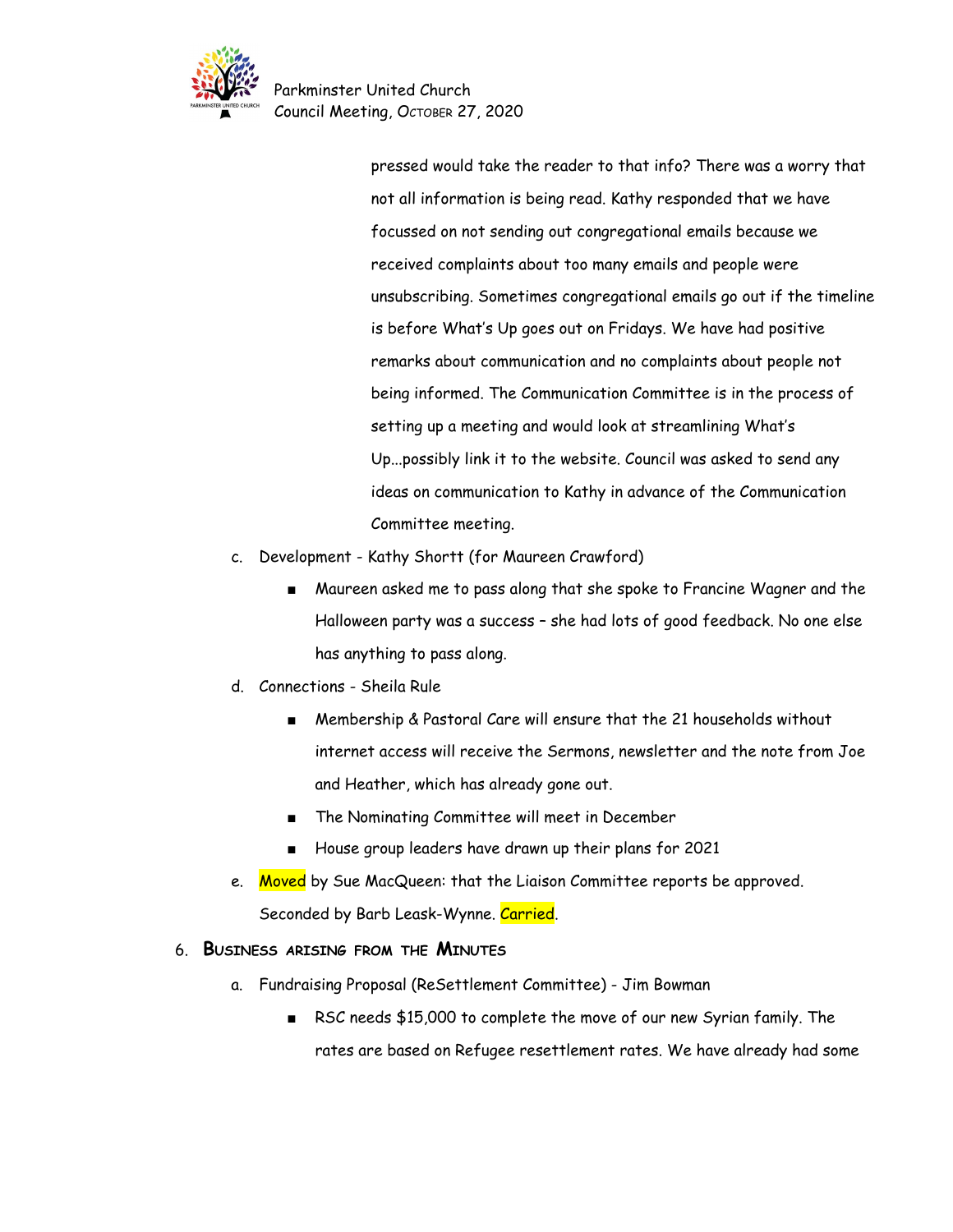

> dental work done at their camp in Lebanon. We need to send Thank You notes to contributors. \$5000 has already been raised by the RSC.

- RSC would like to send out a separate email (from Parkminster) next week describing what funds RSC needs and why. Nancy Dykstra will announce their arrival at next Sunday's service and put it in WhatsUp.
- Nancy Dyskstra has offered her home as a quarantine residence for the family, which is most appreciated.
- Motion by Sheila Rule: that council approve the raising an additional \$15,000 for the settlement of the family and their cousin. Seconded by Jennifer Allan.. Carried.
- b. Reopening for Church Services after November 22 Kathy Shortt on the Motion
	- Kathy Shortt led the discussion of the Motion from the Covid-19 Working Group's meeting: Motion: Given the inherently social nature of in-person worship services, the prolonged exposure to participants attending events, the demographics of our communities of faith as a higher risk, and the safety protocols required to ensure reduced risk, the COVID-19 WG recommends that Parkminster Church remain closed for in-person worship services and that we continue with on-line Zoom services and incorporate (photographic) elements of the sanctuary into the service and that the COVID Working Group will review this decision in early January.
	- Background Information. Kathy's email was included in the Council Bytes and the newsletter article asking for input of ideas with regard to moving forward. I have received several positive comments about the way we have handled COVID-19 to date. She has not had any emails asking for a return to in-person worship services.
	- Bruce Mutton was contacted about the status of our grant for the broadcasting equipment for the sanctuary. He asked the EAF Grant Committee for a status update and they said that our application was being reviewed and that we would hear between now and the end of December. It would be unlikely that even if we get the grant, that we could have the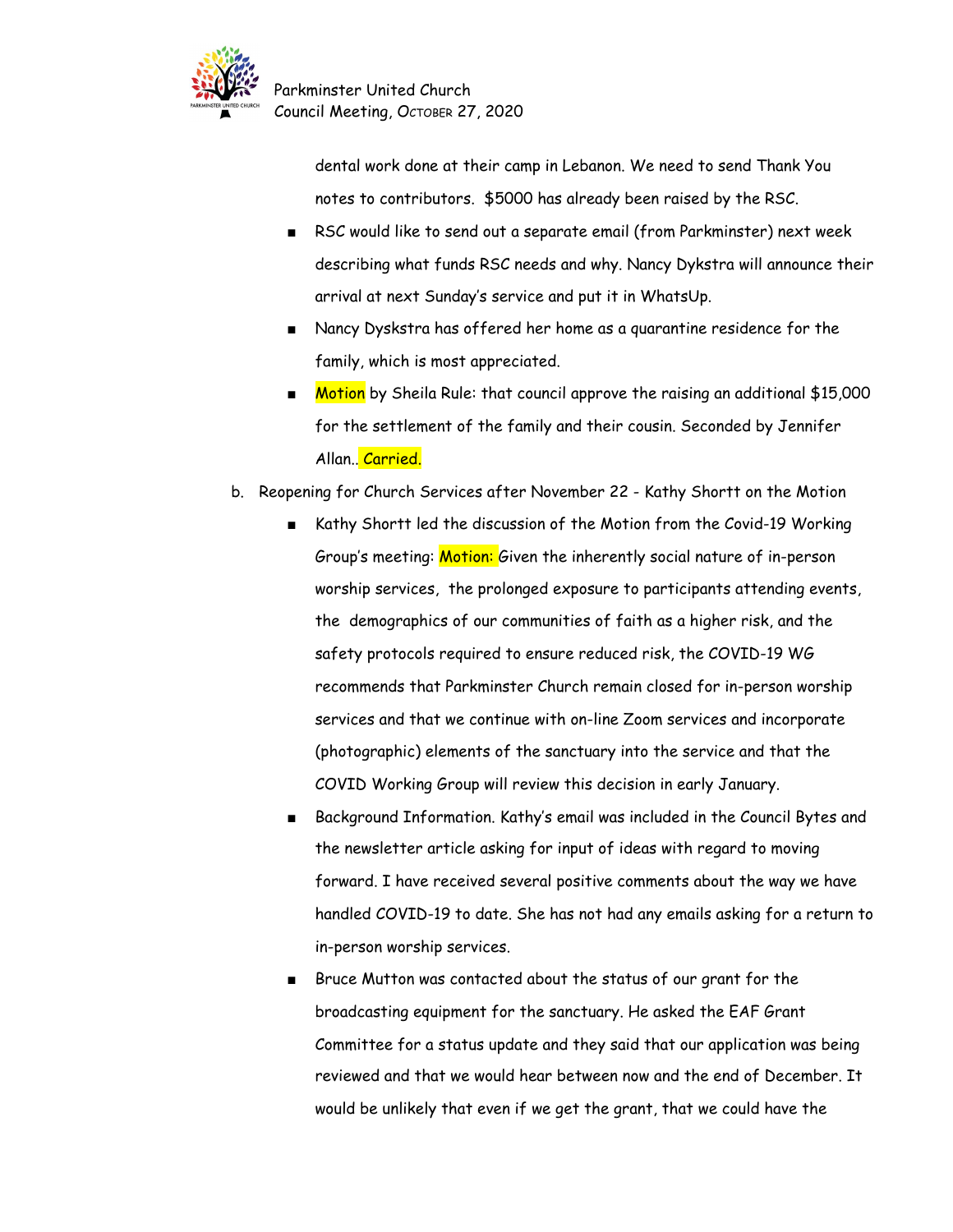

Council Meeting, OCTOBER 27, 2020

broadcasting equipment up and running by November 22. If we were to return to in-person worship services after November 22 we would most likely be looking at a live-stream service without any of the interactive features of Zoom (e.g., chat feature and slides).

- COVID-19 cases are on an upward trend in Ontario as well as the number of patients in intensive care and using ventilators. With the cold and flu season upon us and the continuing high number of COVID-19 cases, the Ontario Government emergency measures will be in place until Nov. 21 in order to protect the health and safety of Ontarians.
- On the plus side, according to the Record today, the number of COVID-19 cases in Waterloo Region are relatively stable with 7 new cases yesterday. There are 5 active outbreaks mostly in long-term care and retirement homes, however there were 18 cases at a place of worship. We do have a sound COVID-19 Safety Plan and Protocols in place if we decide to return to in-person worship.
- Motion by Doris Jakobsh to accept the recommendation of the COVID-19 WG as outlined above re Reopening for Church Services. Seconded by Sue MacQueen. Carried.
- c. Renter Update Kathy Shortt
	- Stagecoach meeting on Saturdays 8:00 3:30
	- Karate is meeting Tuesdays and Thursdays 5:30 9:00
	- Sustainable Market Fridays 3:00-6:30
	- The Waterloo Region Downs Society cooking class has decided not to meet even though we developed a safety plan together. They will contact us if they wish to resume meeting.
	- Guides and Scouts continue to meet outside.
	- Everything seems to be running smoothly.
- d. Baseball pitching Safety Plan/Baseball Fitness Training: Kathy Shortt
	- There have been a couple of requests for practice from softball teams and Property is still investigating that feasibility.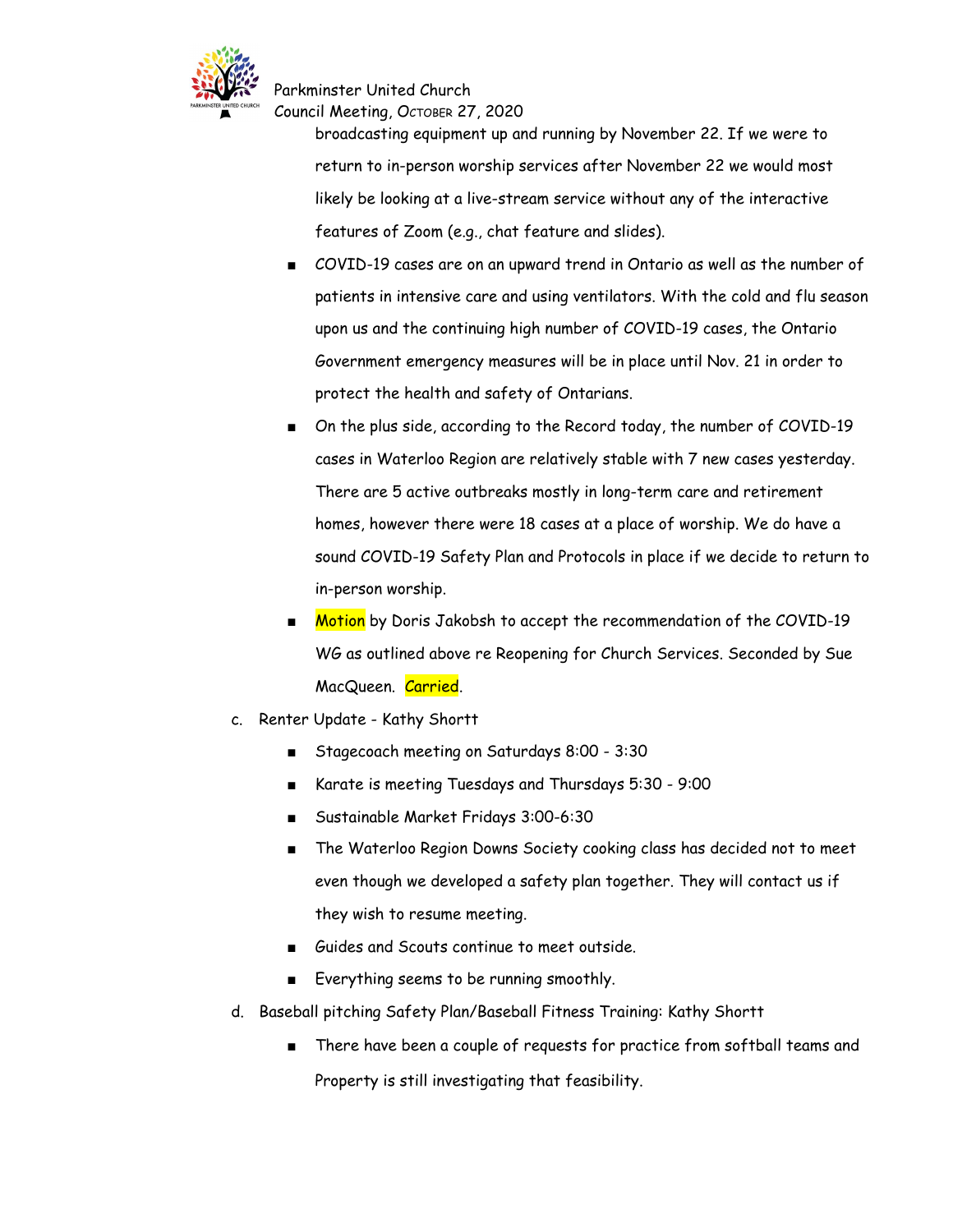

- e. Reopening of Church Office after November 22 Kathy Shortt
	- Motion: Karen Schertzberg moved to accept the recommendation of the Covid 19 Working Group that the Church Office remain closed and the decision to reopen be revisited in early January. Seconded by Barb Leask-Wynne. Carried.
- f. Church Groups and Activities Update Kathy Shortt
	- The Bell Choir meets on Wednesday evenings, the Band meets on Saturday mornings, Neil meets with various soloists when required. The Parkminster Youth Group had an Outdoor Meeting on October 24 1:00 - 3:00
	- All groups have COVID Safety Plans approved by Council and everything seems to be running smoothly.
	- Motion by Jennifer Allan: that church groups holding church activities must be approved by Council and they must have a Safety Plan. Seconded by Karen Schertzberg. Carried.
- g. Committee Meetings and Social Groups Kathy Shortt
	- Right now we are working with a previous motion that no social group meet in the Church's facilities until after November 22 and that no committee meet in the Church's facilities until after November 22 and that committees may meet via Zoom remote conferencing and that the Church's Zoom account be made available to them.
	- Motion by Sue MacQueen: that no social group or committee meet in the Church's facilities. Council will revisit this decision in early January.Seconded by Doris Jakobsh. Carried.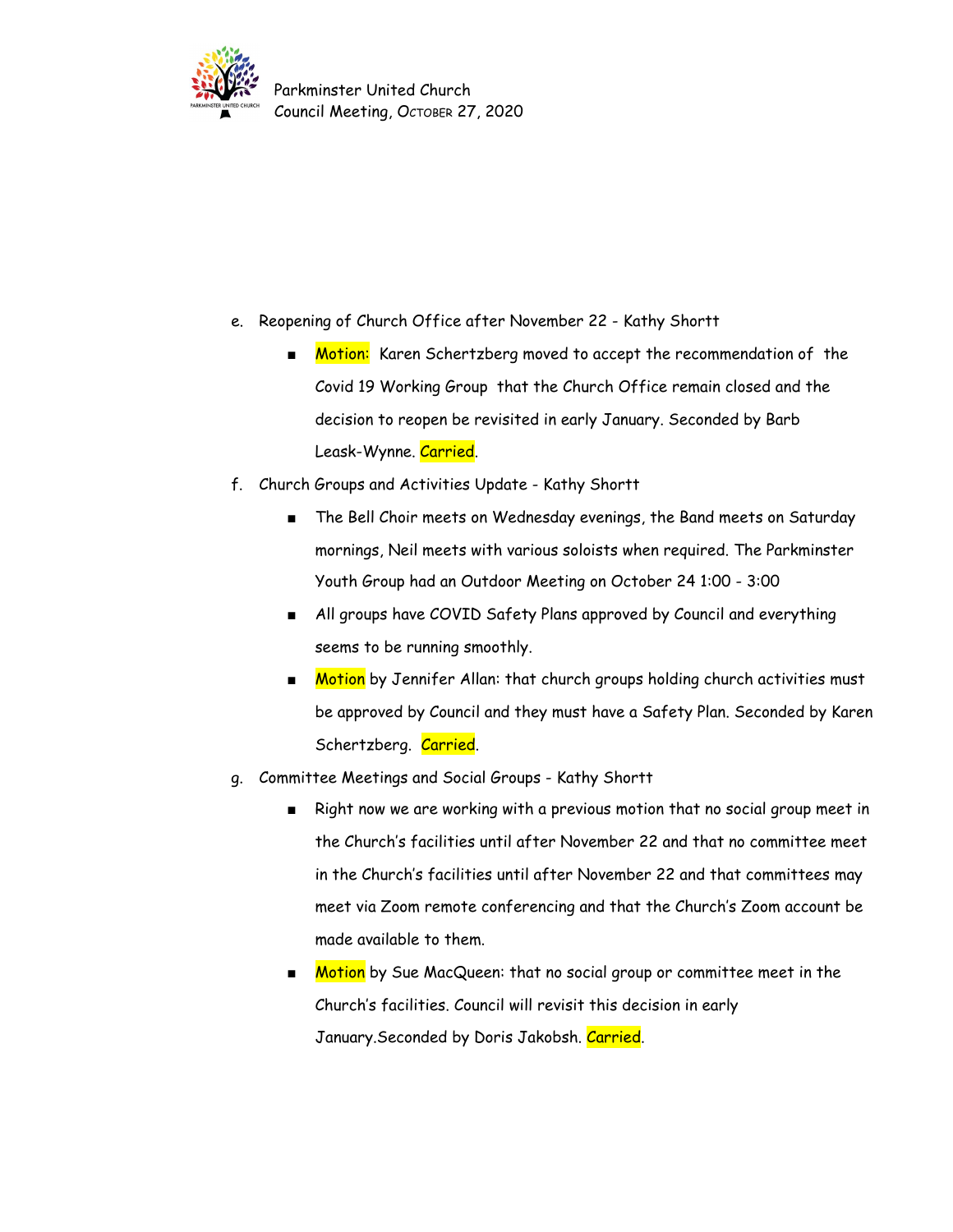

h. Request to attend Bell Choir Rehearsals/Safety Plan - Kathy Shortt

Motion: Barb Leask-Wynne moved that Council accept the COVID-19 WG recommendations that members who are feeling isolated or cannot attend online worship services be allowed to attend some Bell Choir rehearsals following the recommendations of the amended COVID-19 Safety Plan (see Appendix 5) as approved by Council. Seconded by Sue MacQueen. Carried.

### 7. **NEW BUSINESS**

- <sup>A</sup>. Financial Report (see Appendices 1 and 2) Jack Reynolds reported.
	- Revenue statement indicates we ended Sept with a balance of \$15,000, which is similar to previous years.
	- This is because of Federal subsidies, without which we would have had to draw on our reserves. The contribution of member offerings and these wage subsidies continues to leave Parkminster in a positive position. Government wage subsidies are expected to continue for the next several months, but we don't yet know when they will come to an end.
	- Balance sheet shows a large amount appears in our savings account but that is held in reserve for refugee resettlement.
	- It was noted that a large proportion of the Foodbank donations by Parkminster members were made directly to the Foodbank. As a result, those donations are tax-receipted by the Foodbank and do not appear on Parkminster's books.
	- Although rental income is down considerably, so too are many of the normal operating costs we incur.
	- Motion by Karen Schertzberg: that the Financial statements be accepted. Doris Jakobsh seconded the motion. Carried.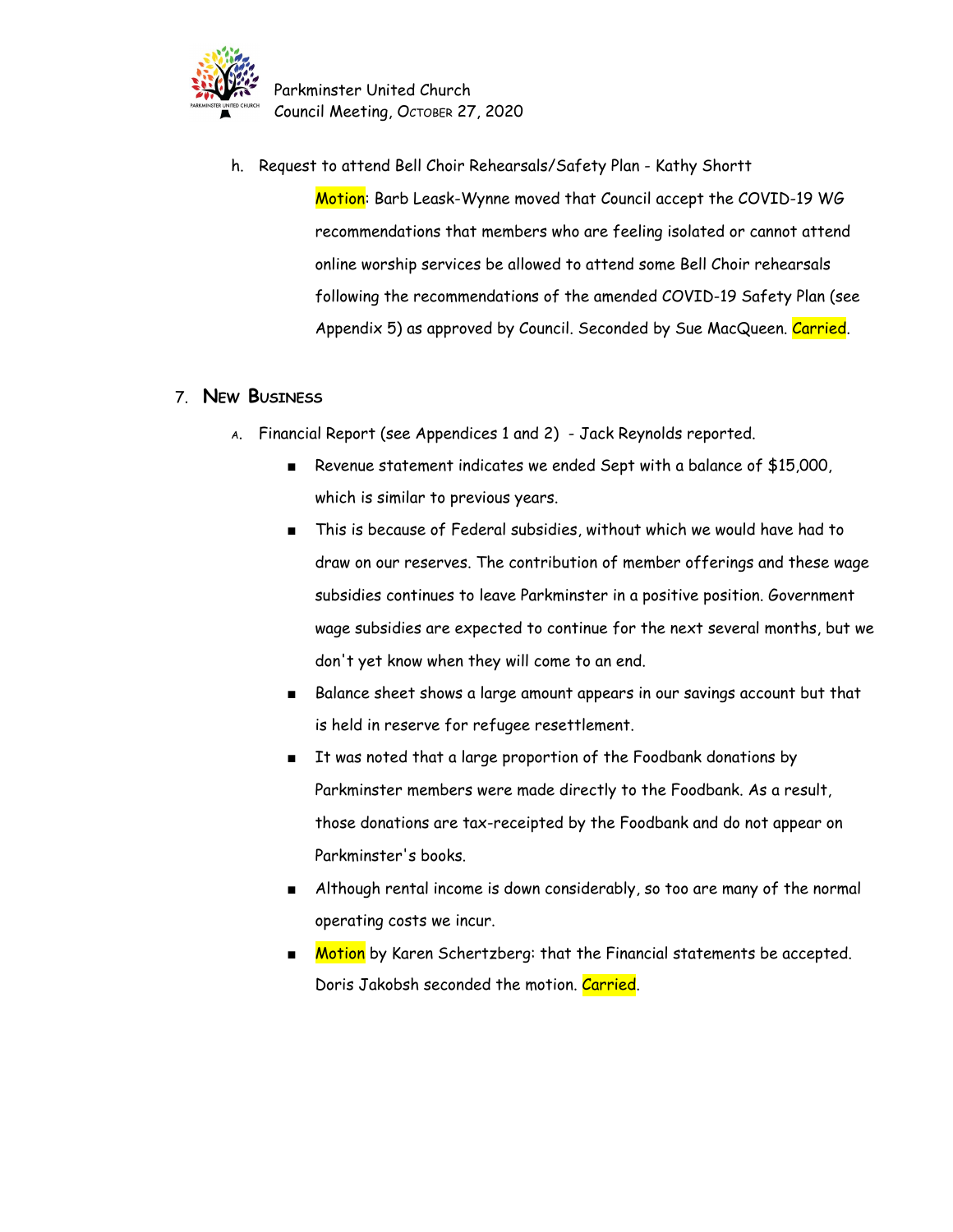

- b. A.O.B.
	- Hannah recording
		- Hannah, our choral scholar, was wondering if she could use the church sanctuary at some point to record audition material with her accompanist. Neil doesn't have a problem with her doing that, but he wanted to check with Council before saying it was okay to proceed.
		- Neil would likely have to let them in and accompany them; Kathy will confirm. A Safety Plan will be required from Neil and Hannah.
	- The Annual Meeting Date was fixed as February 21st
	- Youth Group Heather Power. The first outdoor youth group meeting was held last Saturday. Would Council approve our Safety Plan to meet outdoors at the Church? People wore their masks, which we will add to the Safety Plan. Rules were followed.
	- MOTION by Barb Leask-Wynne: that the Youth Group Safety Plan be amended to meet monthly. Seconded by Doris Jakobsh. Carried
- c. Closing Prayer by Heather Power.

NEXT MEETING: NOVEMBER 17, 2020 at 6:30 p.m.

### APPENDICES

- 1. Financials: Balance Sheet
- 2. Financials: Budgeted Items vs. Actual Items
- 3. Doris Jakobsh's imagined letter from Covid-19
- 4. Re-Settlement Committee message to congregation
- 5. Safety Plan for Visitors to Bell Choir Rehearsals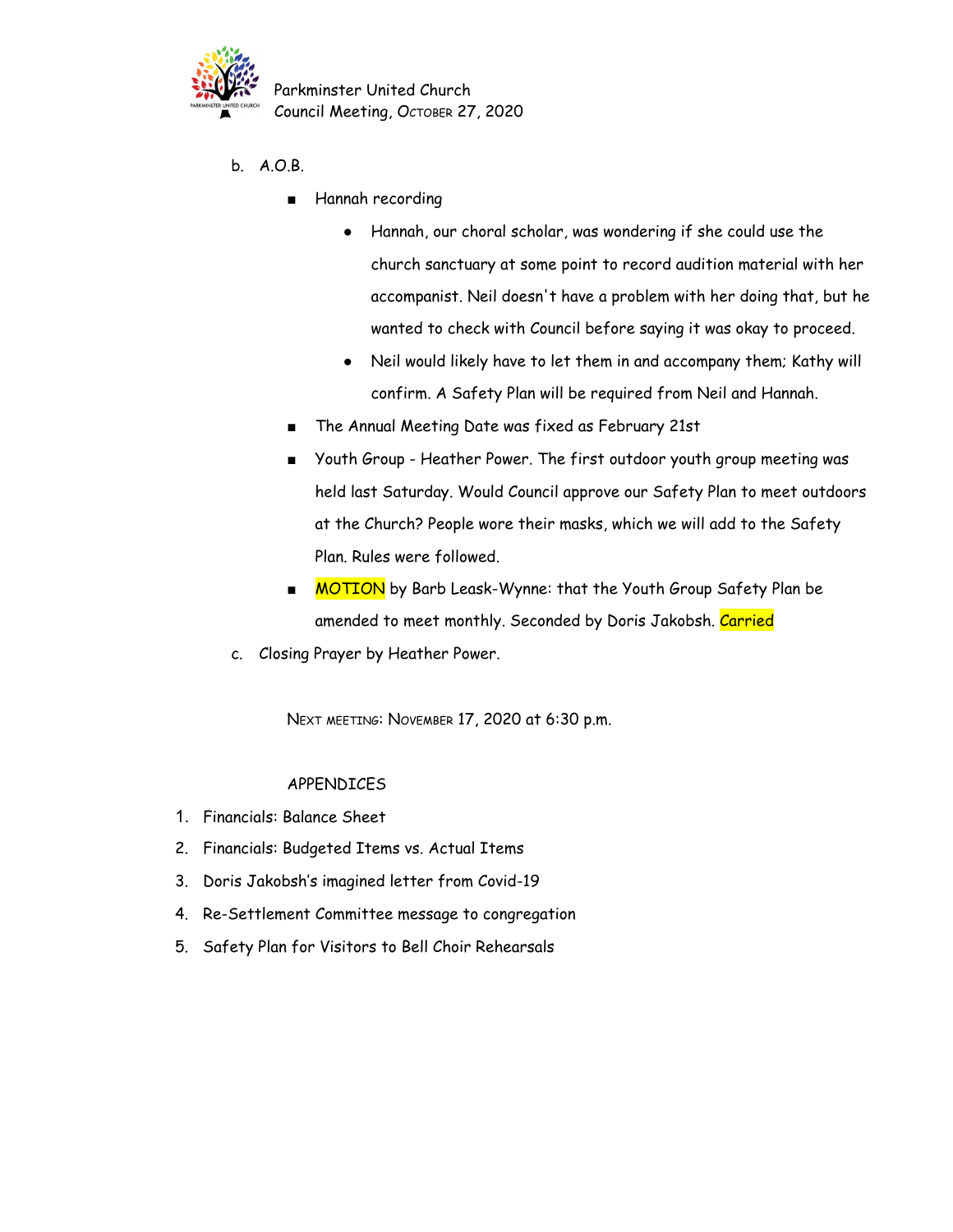

Assets

Parkminster United Church Council Meeting, OCTOBER 27, 2020

# Appendix 1: Balance Sheet

As of October 20, 2020

# Total \$

| Current Assets                 |              |  |  |  |  |
|--------------------------------|--------------|--|--|--|--|
| Cash and Cash Equivalent       |              |  |  |  |  |
| Chequing                       | 65,477.94    |  |  |  |  |
| Savings                        | 351,221.04   |  |  |  |  |
| Total Cash and Cash Equivalent | \$416,698.98 |  |  |  |  |
| <b>Total Current Assets</b>    | \$416,698.98 |  |  |  |  |
| <b>Total Assets</b>            | \$416,698.98 |  |  |  |  |
| Liabilities and Equity         |              |  |  |  |  |
| Liabilities                    |              |  |  |  |  |
| <b>Current Liabilities</b>     |              |  |  |  |  |
| Accrued expenses               | 328,00       |  |  |  |  |
| Due to Benevolent Fund         | 6,830.21     |  |  |  |  |
| Due to Bocce League            | 23,308.00    |  |  |  |  |
| Due to Capital Fund            | 61,124.86    |  |  |  |  |
| Due to CE Fund                 | 6,461.00     |  |  |  |  |
| Due to Endowment Fund          | 0.00         |  |  |  |  |
| Due to Fadi Refugee Fund       | 2,895.00     |  |  |  |  |
| Due to G5 Misc Refugee Support | 8,498.75     |  |  |  |  |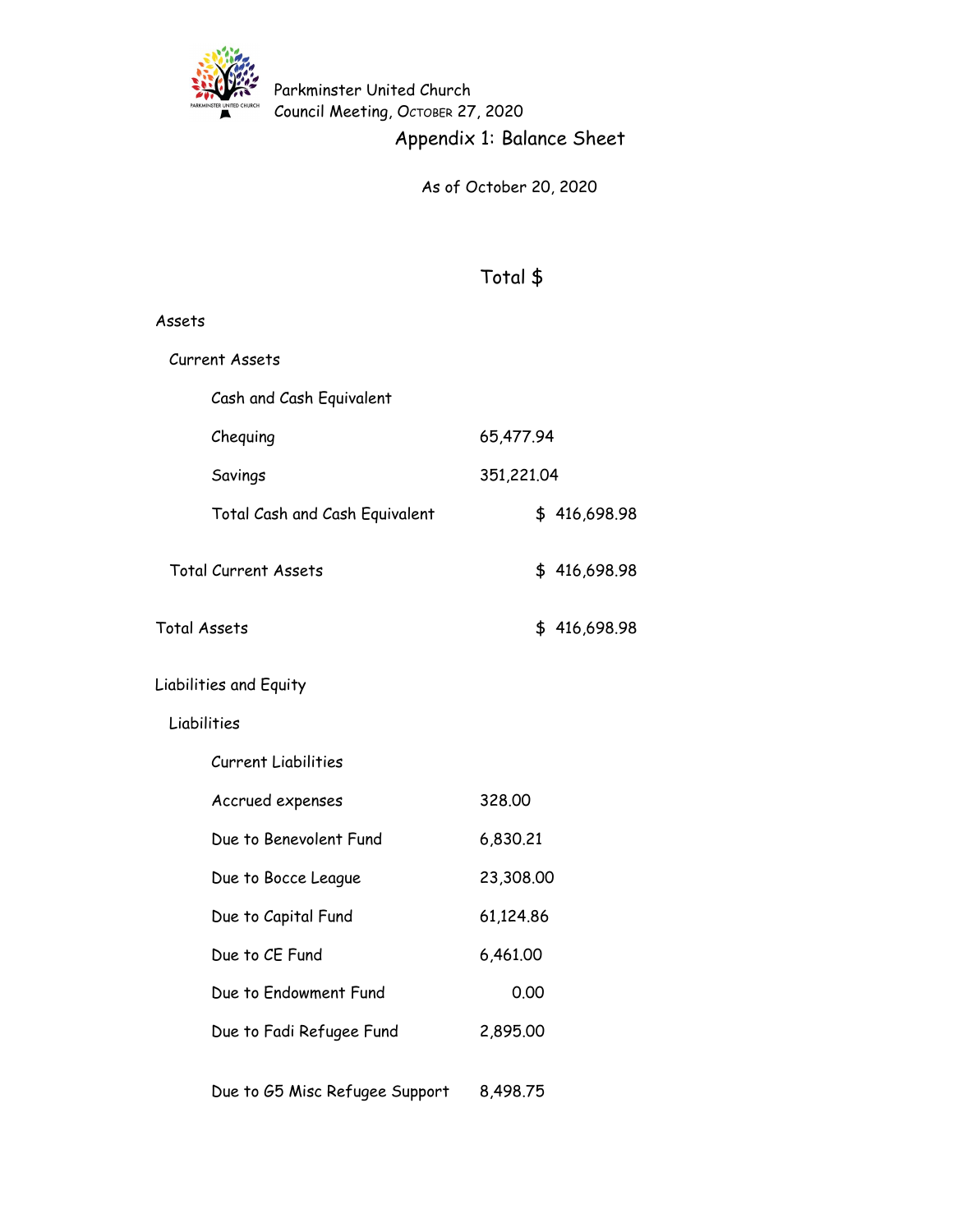| PARKMINSTER UNITED CHURCH |
|---------------------------|
|                           |

| <b><i>PAKKMINSTEK UNITED CHUKCH</i></b><br>Council Meeting, OCTOBER 27, 2020 |                 |  |  |  |
|------------------------------------------------------------------------------|-----------------|--|--|--|
| Due to Outreach Fund                                                         | 0.00            |  |  |  |
| Broadview                                                                    | $-1,362.00$     |  |  |  |
| Foodbank                                                                     | 650.00          |  |  |  |
| General Outreach                                                             | 22,390.80       |  |  |  |
| Nicaragua                                                                    | 1,186.00        |  |  |  |
| Plett                                                                        | $-29.48$        |  |  |  |
| Total Due to Outreach Fund                                                   | \$22,835.32     |  |  |  |
| Due to Parkminster Refugee Fund                                              | 35,636.00       |  |  |  |
| Due to SAH Dabab                                                             | 36,659.78       |  |  |  |
| Due to SAH Mhd Talal Arab                                                    | 34,376.19       |  |  |  |
| Due to SAH Mohamed Alshaar                                                   | 35,532.51       |  |  |  |
| Due to SAH Mohammed Al Adawi                                                 | 32,930.28       |  |  |  |
| Due to the Local Fund                                                        | 11,855.50       |  |  |  |
| GST/HST Payable                                                              | $-972.65$       |  |  |  |
| <b>HST</b> Payable                                                           | 4,513.77        |  |  |  |
| <b>Total Current Liabilities</b>                                             | \$322,812.52    |  |  |  |
| <b>Total Liabilities</b>                                                     | \$322,812.52    |  |  |  |
| Equity                                                                       |                 |  |  |  |
| <b>Opening Balance Equity</b>                                                | 68,927.00       |  |  |  |
| <b>Retained Earnings</b>                                                     | $-0.13$         |  |  |  |
| Profit for the year                                                          | 24,959.59       |  |  |  |
| <b>Total Equity</b>                                                          | 93,886.46<br>\$ |  |  |  |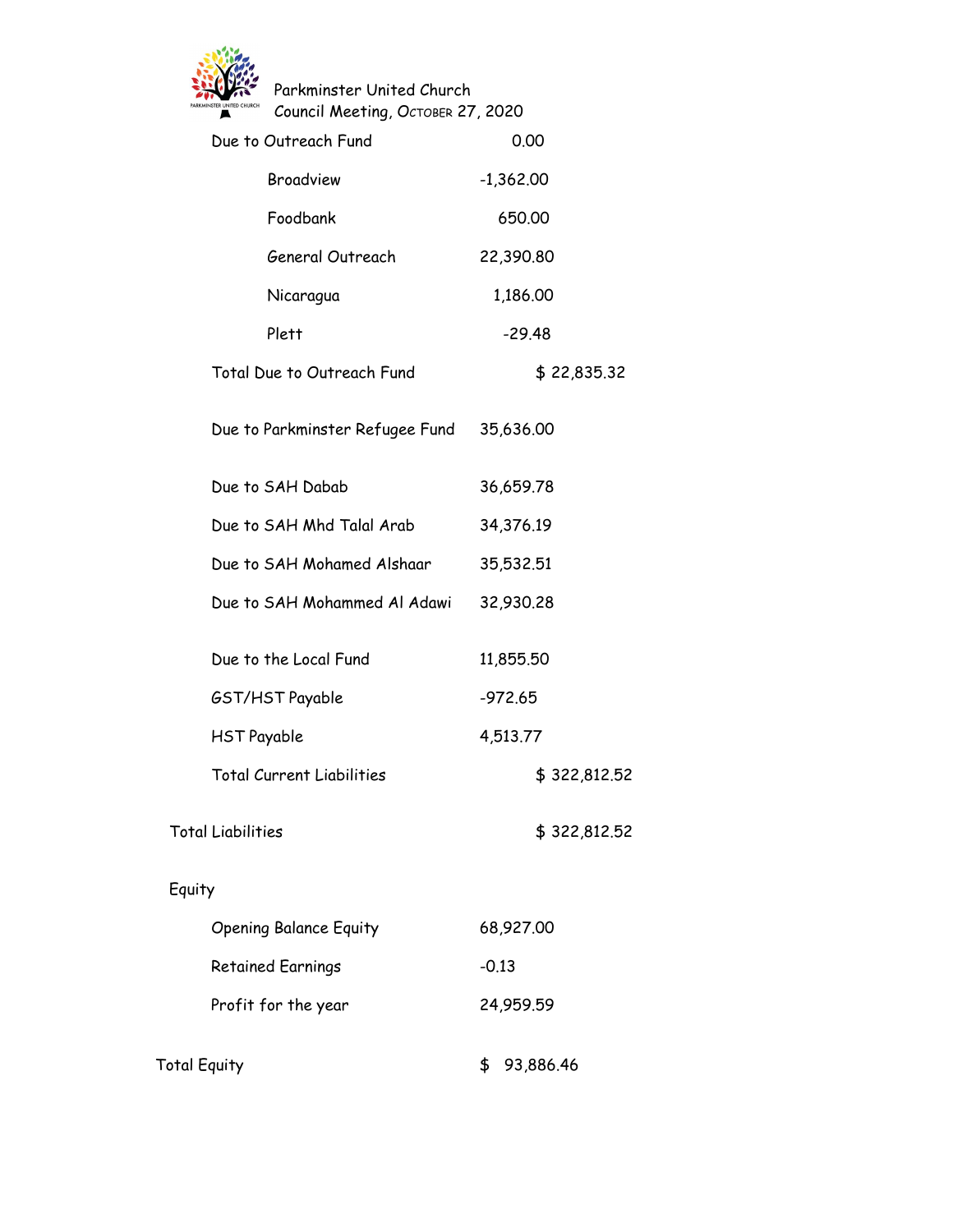

Total Liabilities and Equity \$ 416,698.98

Tuesday, Oct 20, 2020 08:15:20 AM GMT-7 - Accrual Basis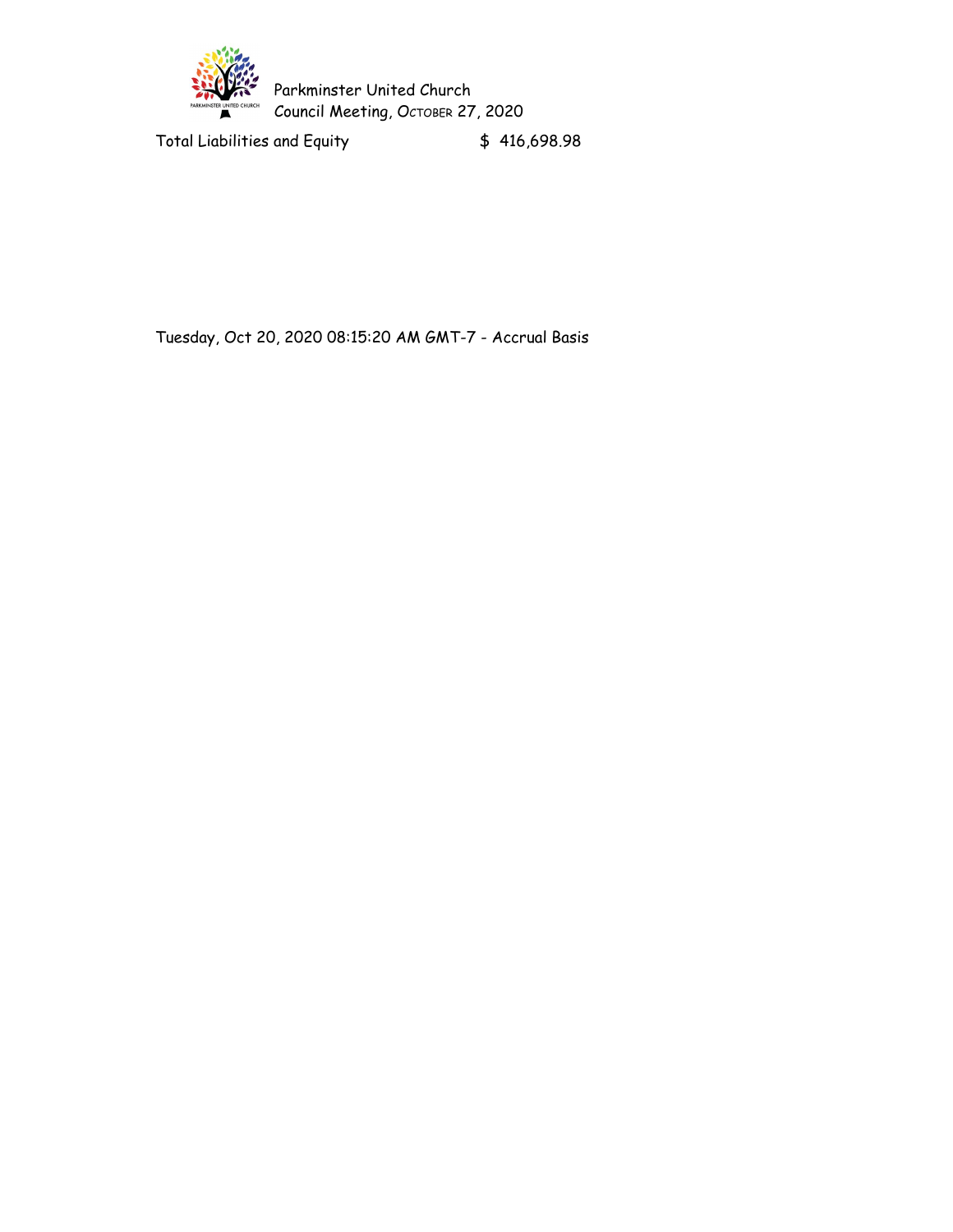

# Appendix 2: Budgeted Items vs. Actual Items, FY2020 - FY20 P&L

## January - September, 2020

|               |                           | Sep 2020    |             |                       |                       | Total \$     |               |                       |                       |
|---------------|---------------------------|-------------|-------------|-----------------------|-----------------------|--------------|---------------|-----------------------|-----------------------|
|               |                           | Actual      | Budget      | over<br><b>Budget</b> | % of<br><b>Budget</b> | Actual       | <b>Budget</b> | over<br><b>Budget</b> | % of<br><b>Budget</b> |
| <b>Income</b> |                           |             |             |                       |                       |              |               |                       |                       |
|               | Endowment Fund Transfer   |             | 0.00        | 0.00                  |                       | 2,900.00     | 2,900.00      | 0.00                  | 100.00%               |
| Offerings     |                           |             |             | 0.00                  |                       | 0.00         | 0.00          | 0.00                  |                       |
|               | Members                   | 14,047.00   | 17,165.00   | $-3,118,00$           | 81.84%                | 152,171.80   | 150,296.00    | 1,875.80              | 101.25%               |
|               | Assessment fees           |             | 120,00      | $-120.00$             | 0.00%                 | 3,160.00     | 3,250.00      | $-90.00$              | 97.23%                |
|               | Choral Scholar            |             | 100,00      | $-100.00$             | 0.00%                 | 3,080.00     | 3,680.00      | $-600.00$             | 83.70%                |
|               | Non-tax-receipt donations | 412.95      | 0.00        | 412.95                |                       | 25,463.33    | 23,519.00     | 1,944.33              | 108.27%               |
|               | <b>Total Members</b>      | \$14,459.95 | \$17,385.00 | $-$ \$ 2,925.05       | 83.17%                | \$183,875.13 | \$180,745.00  | \$3,130.13            | 101.73%               |
|               | Non-members               | 150.00      | 1,000.00    | $-850.00$             | 15.00%                | 1,148.35     | 9,000.00      | $-7,851.65$           | 12.76%                |
|               | Total Offerings           | \$14,609.95 | \$18,385.00 | $-$ \$ 3,775.05       | 79.47%                | \$185,023.48 | \$189,745.00  | $-$ \$4,721.52        | 97.51%                |
|               | Other income              |             |             | 0.00                  |                       | 0.00         | 0.00          | 0.00                  |                       |
|               | Funerals                  |             | 400.00      | $-400.00$             | 0.00%                 | 0.00         | 3,600.00      | $-3,600.00$           | 0.00%                 |
|               | <b>Interest</b>           | 0.15        | 100.00      | $-99.85$              | 0.15%                 | 797.41       | 900.00        | $-102.59$             | 88.60%                |
|               | Miscellaneous income      |             |             | 0.00                  |                       | 392.60       | 0.00          | 392.60                |                       |
|               | Total Other income        | \$0.15      | \$500.00    | -\$499.85             | 0.03%                 | \$1,190.01   | \$4,500.00    | $-$3,309.99$          | 26.44%                |
|               | Rental Income             | 720,00      | 2,333.00    | $-1,613.00$           | 30.86%                | 10,030.00    | 21,001.00     | $-10,971.00$          | 47.76%                |
|               | Special Events            |             |             | 0.00                  |                       | 0.00         | 0.00          | 0.00                  |                       |
|               | Concerts                  |             | 84.00       | $-84.00$              | 0.00%                 | 430,00       | 748,00        | $-318,00$             | 57.49%                |
|               | Fellowship Gatherings     |             | 16.00       | $-16.00$              | 0.00%                 | 0.00         | 152,00        | $-152,00$             | 0.00%                 |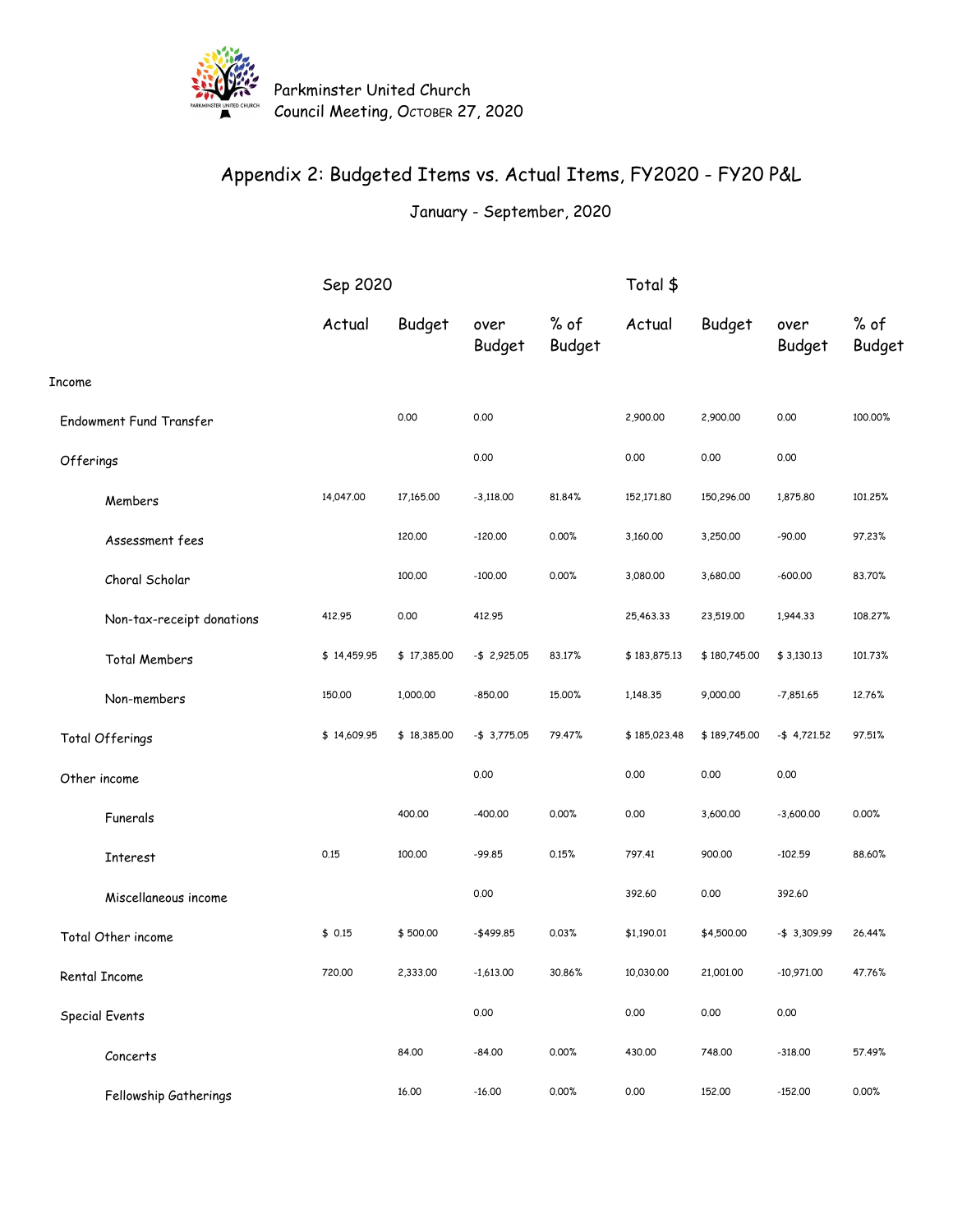

| Food Truck                  | 160.00      | 200.00      | $-40.00$        | 80.00% | 160.00       | 1.800.00     | $-1,640,00$   | 8.89%  |
|-----------------------------|-------------|-------------|-----------------|--------|--------------|--------------|---------------|--------|
| Speaker Series              |             |             | 0.00            |        | 519.50       | 0.00         | 519.50        |        |
| Special Events - other      |             | 100.00      | $-100.00$       | 0.00%  | 0.00         | 900.00       | $-900.00$     | 0.00%  |
| <b>Total Special Events</b> | \$160,00    | \$400.00    | $-$240.00$      | 40.00% | \$1,109.50   | \$3,600,00   | $-5$ 2,490.50 | 30.82% |
| <b>Total Income</b>         | \$15,490.10 | \$21,618,00 | $-$ \$ 6,127.90 | 71.65% | \$200,252.99 | \$221,746.00 | $-521,493,01$ | 90.31% |

## Cost of Goods Sold

| Cost of Goods Sold          |             |              | 0.00            |        | 0.00         | 0.00         | 0.00            |        |
|-----------------------------|-------------|--------------|-----------------|--------|--------------|--------------|-----------------|--------|
| <b>Event Expenses</b>       |             |              | 0.00            |        | 0.00         | 0.00         | 0.00            |        |
| Community Outreach          |             | 20,00        | $-20.00$        | 0.00%  | 100,00       | 180,00       | $-80.00$        | 55.56% |
| Concert Expenses            |             | 5.00         | $-5.00$         | 0.00%  | 0.00         | 45,00        | $-45.00$        | 0.00%  |
| Funeral expense             |             | 392,00       | $-392.00$       | 0.00%  | 0.00         | 3,524.00     | $-3,524.00$     | 0.00%  |
| <b>Total Event Expenses</b> | \$0.00      | \$417.00     | $-$ \$ 417.00   | 0.00%  | \$100.00     | \$3,749.00   | $-$ \$ 3,649.00 | 2.67%  |
| Total Cost of Goods Sold    | \$0.00      | \$417,00     | $-$$ 417.00     | 0.00%  | \$100.00     | \$3,749.00   | $-$ \$ 3,649.00 | 2.67%  |
| Total Cost of Goods Sold    | \$<br>0.00  | \$<br>417.00 | $-$$ 417.00     | 0.00%  | \$100.00     | \$3,749.00   | $-$ \$ 3,649.00 | 2.67%  |
| Gross Profit                | \$15,490.10 | \$21,201.00  | $-$ \$ 5,710.90 | 73.06% | \$200,152.99 | \$217,997.00 | $-$17,844.01$   | 91.81% |

## Expenses

| Facilities |                         |        | 0.00   |          | 0.00<br>0.00<br>0.00 |          |          |           |         |
|------------|-------------------------|--------|--------|----------|----------------------|----------|----------|-----------|---------|
| Security   | Building & Property     | 596.40 | 58,00  | 538,40   | 1028,28%             | 1,535,20 | 526,00   | 1,009.20  | 291.86% |
|            | Computer/Internet/Phone | 154.60 | 167.00 | $-12.40$ | 92.57%               | 1,149,12 | 1,499.00 | $-349.88$ | 76.66%  |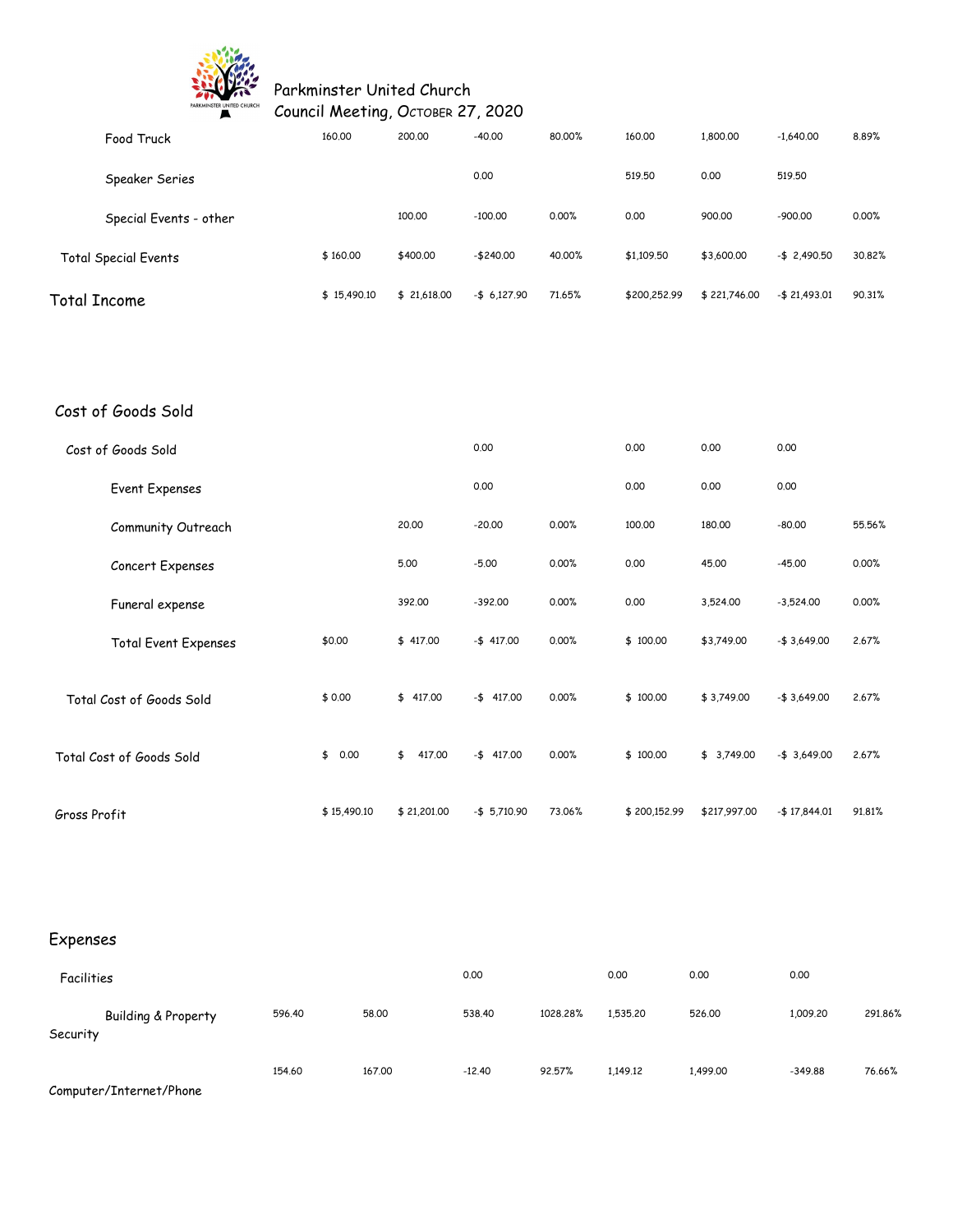

Council Meeting, OCTOBER 27, 2020

|         | Elevator                |            | 16.00      | $-16,00$  | 0.00%   | 368.50      | 152,00      | 216.50       | 242.43%      |
|---------|-------------------------|------------|------------|-----------|---------|-------------|-------------|--------------|--------------|
|         | Gas                     | 69.20      | 500,00     | -430.80   | 13.84%  | 2,425.17    | 4,500.00    | $-2,074.83$  | 53.89%       |
|         | Hydro                   |            | 400,00     | $-400.00$ | 0.00%   | 2,083.41    | 3,600.00    | $-1,516.59$  | 57.87%       |
|         | Janitorial Supplies     | 198.33     | 117.00     | 81.33     | 169.51% | 248.18      | 1,049.00    | $-800.82$    | 23.66%       |
|         | Repairs and Maintenance |            | 567.00     | -567.00   | 0.00%   | 4,289.10    | 5,099.00    | $-809.90$    | 84.12%       |
|         | Water                   | 273.93     | 258,00     | 15.93     | 106.17% | 1,996.73    | 2,326.00    | $-329.27$    | 85.84%       |
|         | <b>Total Facilities</b> | \$1,292.46 | \$2,083.00 | -\$790.54 | 62.05%  | \$14,095.41 | \$18,751.00 | $-$4,655.59$ | 75.17%       |
|         | Ministry Expenses       |            |            | 0.00      |         | 0.00        | 0.00        | 0.00         |              |
|         | Christian Education     |            | 30,00      | $-30.00$  | 0.00%   | 9.21        | 270,00      | $-260.79$    | 3.41%        |
|         | Church Council          |            | 30,00      | $-30.00$  | 0.00%   | 0.00        | 270,00      | $-270.00$    | 0.00%        |
|         | Communications          |            | 24,00      | $-24.00$  | 0.00%   | 2,533.29    | 218,00      | 2,315.29     | 1162.06<br>% |
|         | Inclusive Committee     |            | 41,00      | $-41,00$  | 0.00%   | 367.95      | 377,00      | $-9.05$      | 97.60%       |
|         | Membership              |            | 25,00      | $-25.00$  | 0.00%   | 0.00        | 225,00      | $-225.00$    | 0.00%        |
|         | Minister Travel         |            | 125.00     | $-125.00$ | 0.00%   | 102.78      | 1,125.00    | $-1,022.22$  | 9.14%        |
| Other   | Ministry Expenses -     |            | 28,00      | $-28.00$  | 0.00%   | 240,00      | 256,00      | $-16.00$     | 93.75%       |
|         | Music                   | 325.73     | 725,00     | -399.27   | 44.93%  | 2,199.03    | 6,525.00    | $-4,325.97$  | 33.70%       |
|         | Pastoral Care           |            | 70,00      | $-70.00$  | 0.00%   | 264.47      | 640.00      | $-375.53$    | 41.32%       |
|         | Worship                 |            | 158,00     | $-158.00$ | 0.00%   | 800.76      | 1,426.00    | $-625.24$    | 56.15%       |
|         | Total Ministry Expenses | \$325.73   | \$1,256.00 | -\$930.27 | 25.93%  | \$6,517.49  | \$11,332.00 | $-$4,814.51$ | 57.51%       |
|         | Office & Administration |            |            | 0.00      |         | 0.00        | 0.00        | 0.00         |              |
| Charges | Bank & Payroll Service  | 114.73     | 135.00     | $-20.27$  | 84.99%  | 1,013.17    | 1,215.00    | $-201.83$    | 83.39%       |
| Permits | Business licences &     | 33.90      | 30.00      | 3.90      | 113.00% | 275.29      | 270,00      | 5.29         | 101.96%      |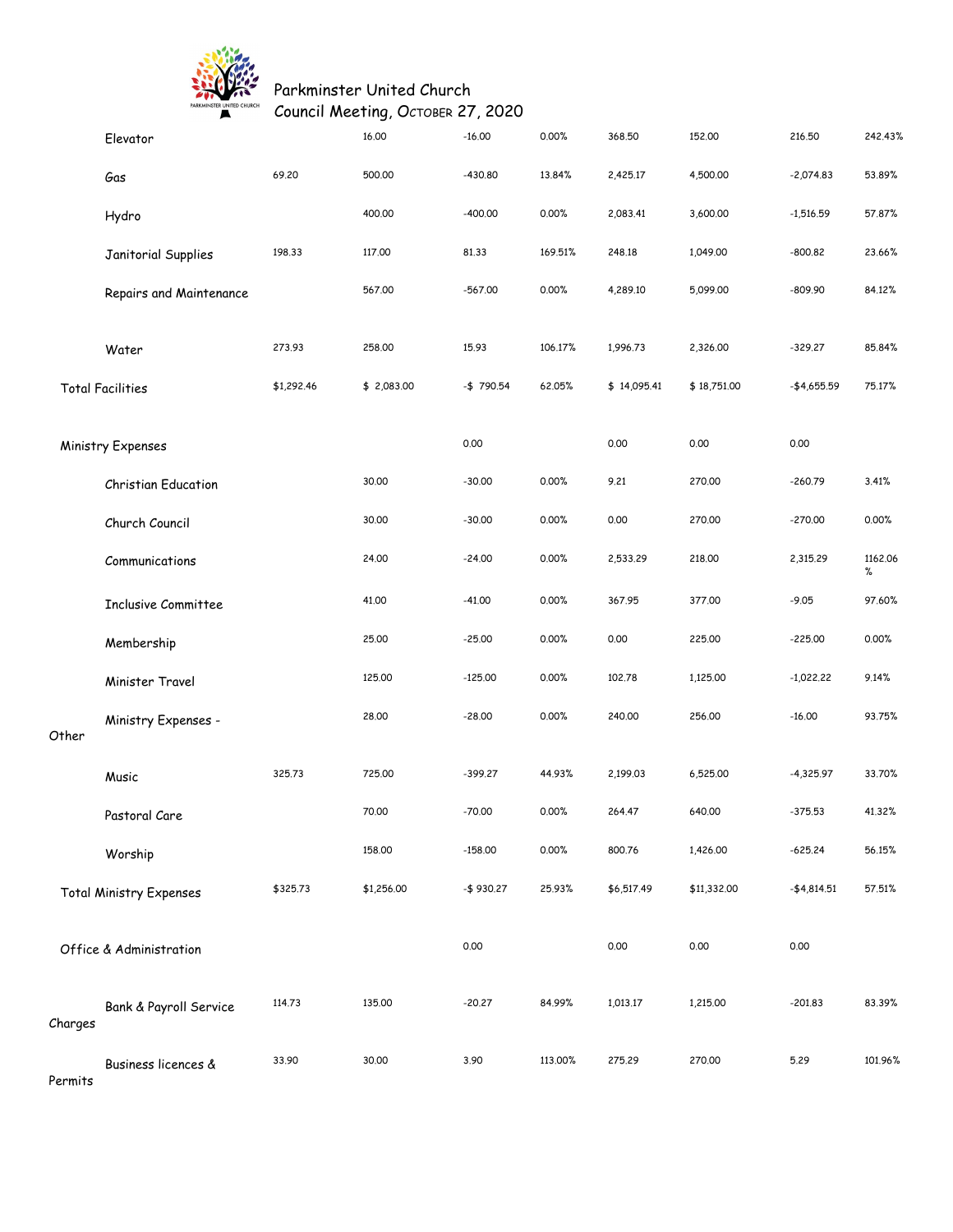

Council Meeting, OCTOBER 27, 2020

|                       | Dues & Subscriptions          |                | 10,00          | $-10,00$      | 0.00%   | 126.37          | 90.00           | 36.37           | 140.41% |
|-----------------------|-------------------------------|----------------|----------------|---------------|---------|-----------------|-----------------|-----------------|---------|
|                       | <b>Insurance</b>              | 1,527.06       | 457.00         | 1,070.06      | 334.15% | 4,587.06        | 4,119.00        | 468.06          | 111.36% |
|                       | Interest                      |                | 100.00         | $-100.00$     | 0.00%   | 0.00            | 900.00          | $-900.00$       | 0.00%   |
|                       | Non-recoverable HST           |                | 83,00          | $-83.00$      | 0.00%   | 0.00            | 751,00          | $-751.00$       | 0.00%   |
| other                 | Office & Administration -     |                |                | 0.00          |         | 1,811.18        | 0.00            | 1,811.18        |         |
| etc.                  | Office Supplies, Postage      | 194.91         | 280,00         | $-85.09$      | 69.61%  | 808.16          | 2,520.00        | $-1,711.84$     | 32.07%  |
|                       | Printing & Reproduction       | 343.98         | 404.00         | $-60.02$      | 85.14%  | 3,453.88        | 3,638.00        | $-184.12$       | 94.94%  |
|                       | Total Office & Administration | \$<br>2,214.58 | \$<br>1,499.00 | \$<br>715.58  | 147.74% | \$<br>12,075.11 | \$<br>13,503.00 | -\$<br>1,427.89 | 89.43%  |
|                       | Salaries & Benefits           |                |                | 0.00          |         | 0.00            | 0.00            | 0.00            |         |
|                       | <b>Continuing Education</b>   |                | 100.00         | $-100.00$     | 0.00%   | 0.00            | 900.00          | $-900.00$       | 0.00%   |
|                       | Employer paid benefits        | 4,230.74       | 4,217.00       | 13.74         | 100.33% | 39,103.69       | 37,949.00       | 1,154.69        | 103.04% |
|                       | Outside Services              |                | 100,00         | $-100.00$     | 0.00%   | 0.00            | 900.00          | $-900.00$       | 0.00%   |
|                       | Staff Allowances              | 310.40         | 200,00         | 110.40        | 155,20% | 3,495.62        | 1,800.00        | 1,695.62        | 194.20% |
|                       | Staff Salaries                | 18,930.10      | 19,383.00      | $-452.90$     | 97.66%  | 171,231.47      | 174,451.00      | $-3,219.53$     | 98.15%  |
|                       | Total Salaries & Benefits     | \$23,471.24    | \$24,000.00    | $- $528.76$   | 97.80%  | \$213,830.78    | \$216,000.00    | $-$2,169.22$    | 99.00%  |
|                       | UCC Assessment Fee            |                | 1,050.00       | $-1,050.00$   | 0.00%   | 3,156.25        | 9,450.00        | $-6,293.75$     | 33.40%  |
| <b>Total Expenses</b> |                               | \$27,304.01    | \$29,888.00    | $- $2,583.99$ | 91.35%  | \$249,675.04    | \$269,036.00    | $-$19,360.96$   | 92.80%  |
|                       | Net Operating Income          | $-$11,813.91$  | -\$8,687.00    | $- $3,126.91$ | 136.00% | -\$49,522.05    | $-$51,039.00$   | \$1,516.95      | 97.03%  |
| Other Expenses        |                               |                |                |               |         |                 |                 |                 |         |
|                       | Government incentives         | $-22,181.74$   |                | $-22,181.74$  |         | $-64,641.40$    | 0.00            | $-64,641.40$    |         |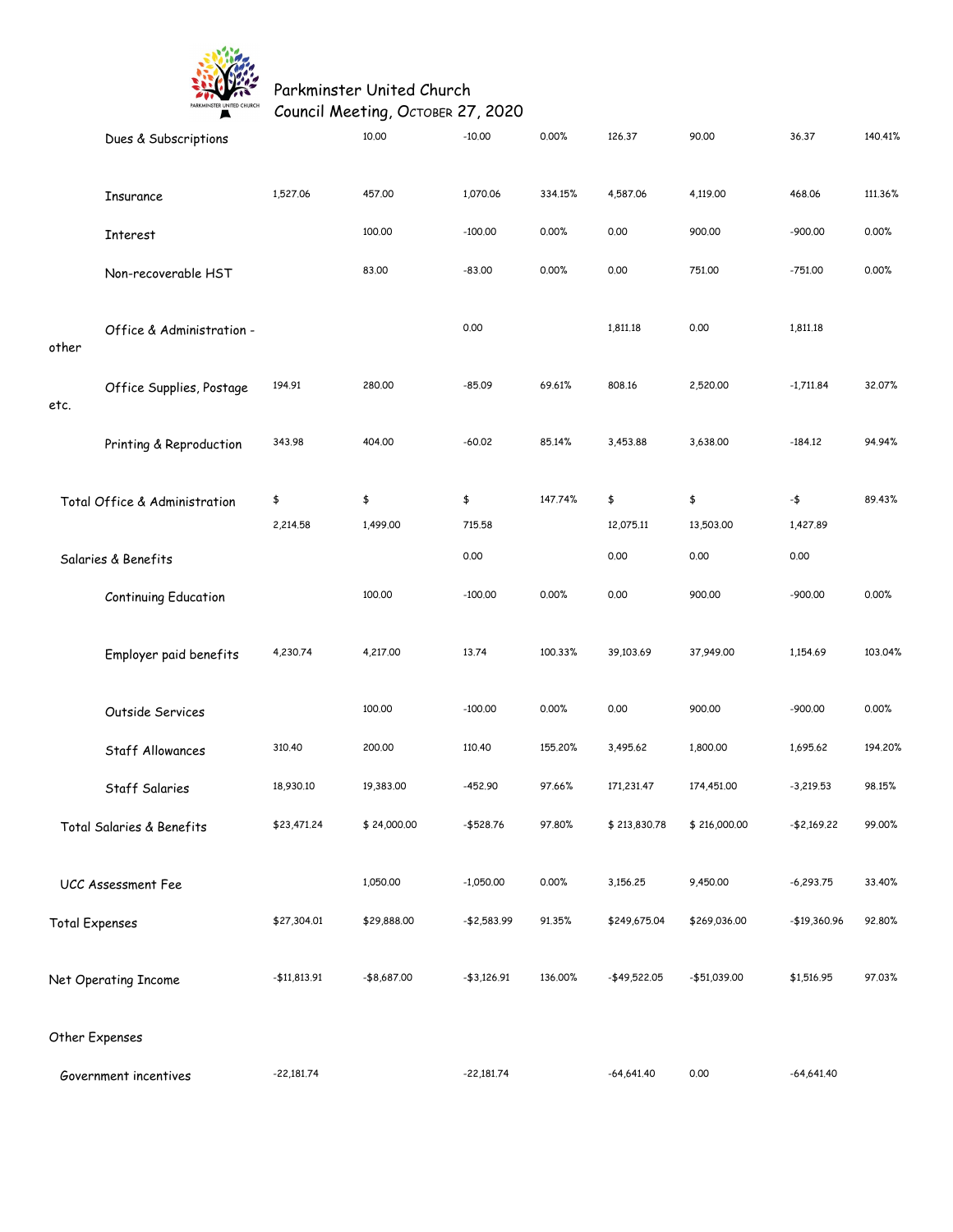

Council Meeting, OCTOBER 27, 2020

| Total Other Expenses | $-$22,181,74$ | \$0.00       | $-5$ 22,181,74            | $-564,641,40$ | \$0.00        | $-564.641.40$            |
|----------------------|---------------|--------------|---------------------------|---------------|---------------|--------------------------|
| Net Other Income     | \$22,181,74   | \$0.00       | \$22,181,74               | \$64,641,40   | \$0.00        | \$64,641.40              |
| Net Income           | \$10,367.83   | $-58,687,00$ | $-119.35%$<br>\$19,054.83 | \$15,119.35   | $-$51,039,00$ | \$66,158,35<br>$-29.62%$ |

Tuesday, Oct 20, 2020 08:15:02 AM GMT-7 - Accrual Basis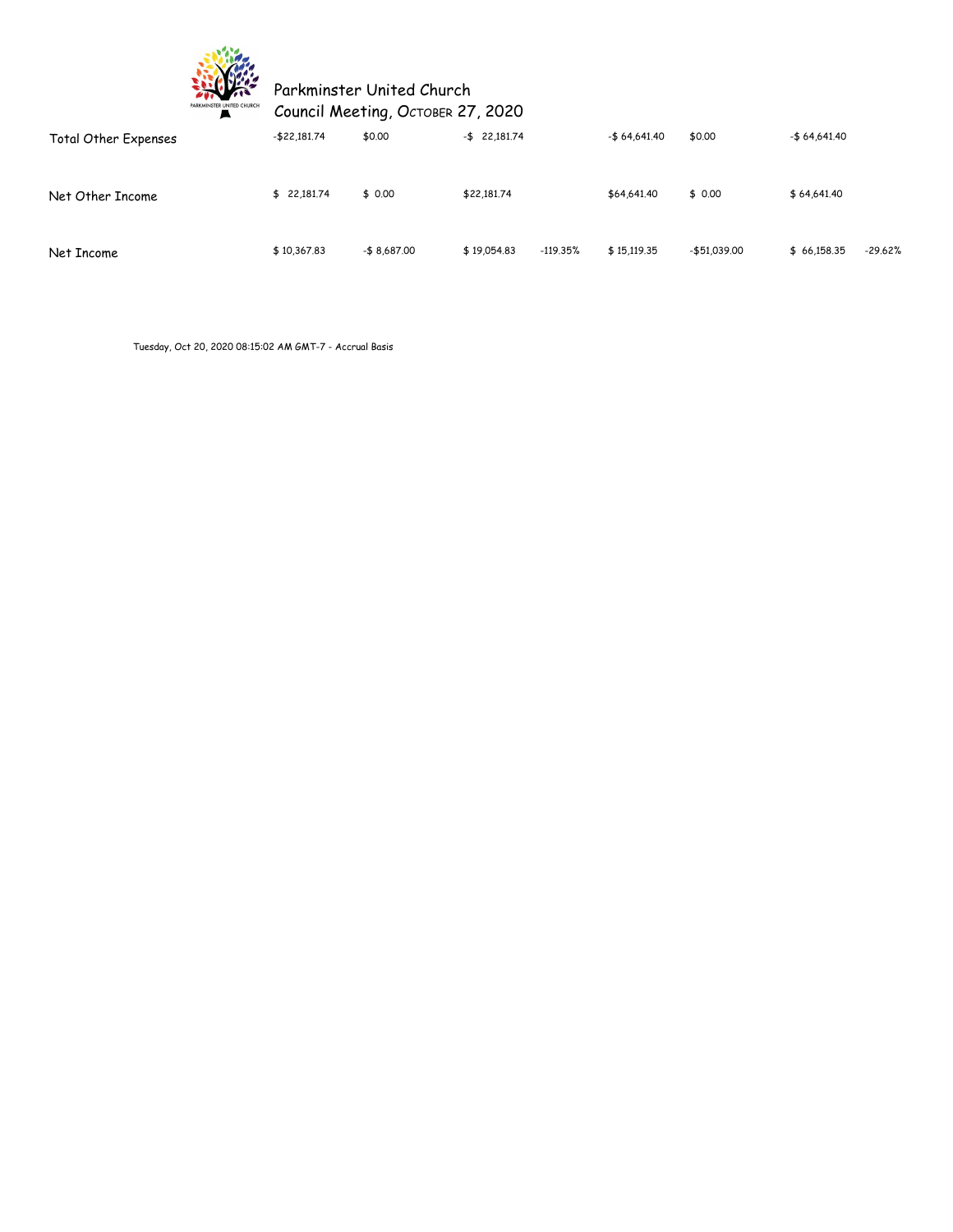

Appendix 3: Doris Jakobsh's reading of an imagined letter from Covid-19

(written by KRISTIN FLYNTZ, appearing on The Grateful Web)

Stop. Just stop.

It is no longer a request. It is a mandate.

We will help you.

We will bring the supersonic, high speed merry-go-round to a halt

We will stop

the planes

the trains

the schools

the malls

the meetings

the frenetic, furied rush of illusions and "obligations" that keep you from hearing our single and shared beating heart,

the way we breathe together, in unison.

Our obligation is to each other,

As it has always been, even if, even though, you have forgotten.

We will interrupt this broadcast, the endless cacophonous broadcast of divisions

and distractions, to bring you this long-breaking news:

We are not well.

None of us; all of us are suffering.

Last year, the firestorms that scorched the lungs of the earth did not give you pause.

Nor the typhoons in Africa, China, Japan.

Nor the fevered climates in Japan and India.

You have not been listening.

It is hard to listen when you are so busy all the time, hustling to uphold the comforts and conveniences that scaffold your lives.

But the foundation is giving way,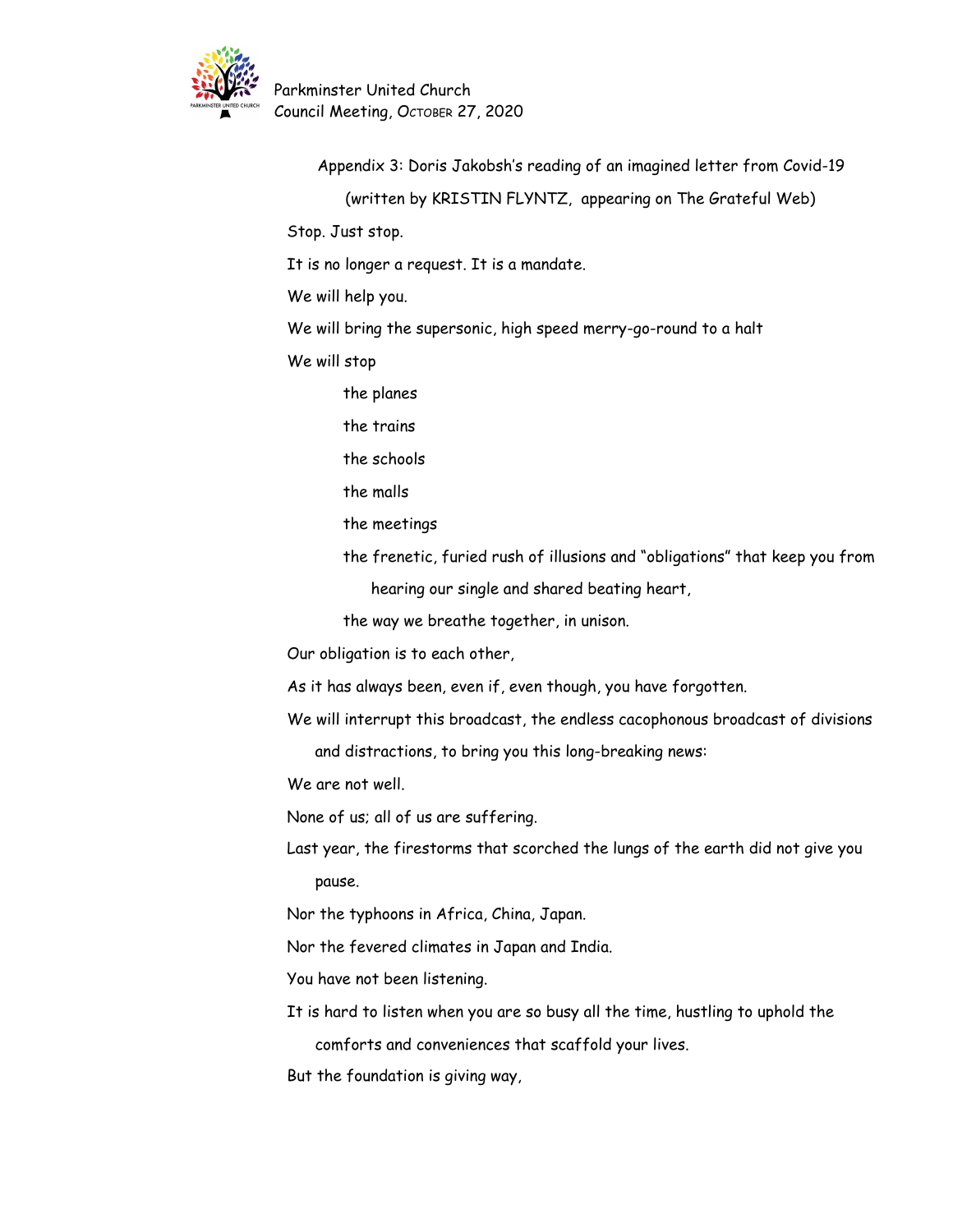

buckling under the weight of your needs and desires.

We will help you.

We will bring the firestorms to your body

We will bring the fever to your body

We will bring the burning, searing, and flooding to your lungs that you might hear:

We are not well.

Despite what you might think or feel, we are not the enemy.

We are Messenger. We are Ally. We are a balancing force.

We are asking you:

To stop, to be still, to listen;

To move beyond your individual concerns and consider the concerns of all;

- To be with your ignorance, to find your humility, to relinquish your thinking minds and travel deep into the mind of the heart;
- To look up into the sky, streaked with fewer planes, and see it, to notice its condition: clear, smoky, smoggy, rainy? How much do you need it to be healthy so that you may also be healthy?

To look at a tree, and see it, to notice its condition: how does its health contribute to the health of the sky, to the air you need to be healthy?

To visit a river, and see it, to notice its condition: clear, clean, murky, polluted? How much do you need it to be healthy so that you may also be healthy? How does its health contribute to the health of the tree, who contributes to the health of the sky, so that you may also be healthy?

Many are afraid now.

- Do not demonize your fear, and also, do not let it rule you. Instead, let it speak to you—in your stillness, listen for its wisdom.
- What might it be telling you about what is at work, at issue, at risk, beyond the threats of personal inconvenience and illness?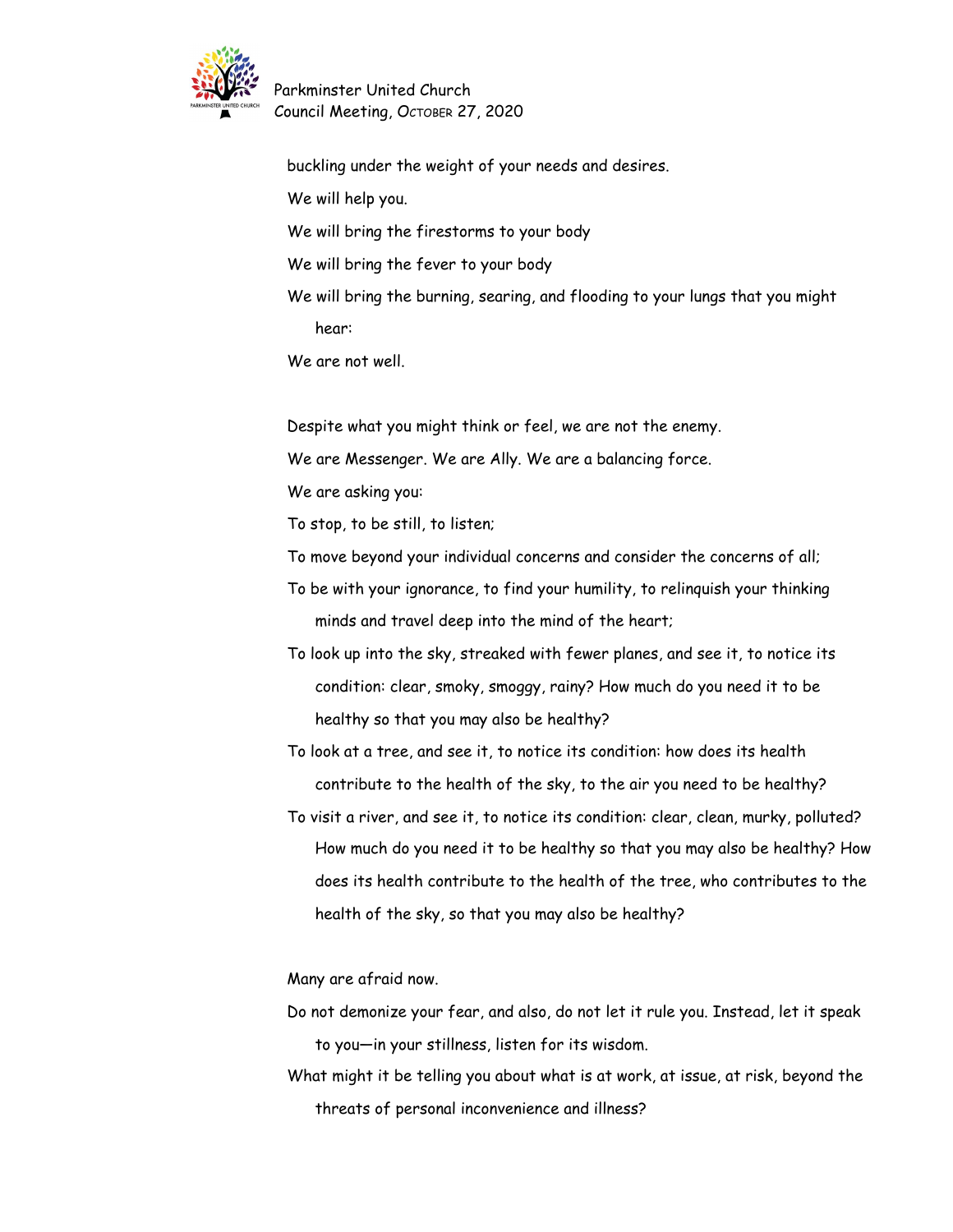

As the health of a tree, a river, the sky tells you about the quality of your own health, what might the quality of your health tell you about the health of the rivers, the trees, the sky, and all of us who share this planet with you?

Stop.

Notice if you are resisting.

Notice what you are resisting.

Ask why.

Stop. Just stop.

Be still.

Listen.

Ask us what we might teach you about illness and healing, about what might be required so that all may be well.

We will help you, if you listen.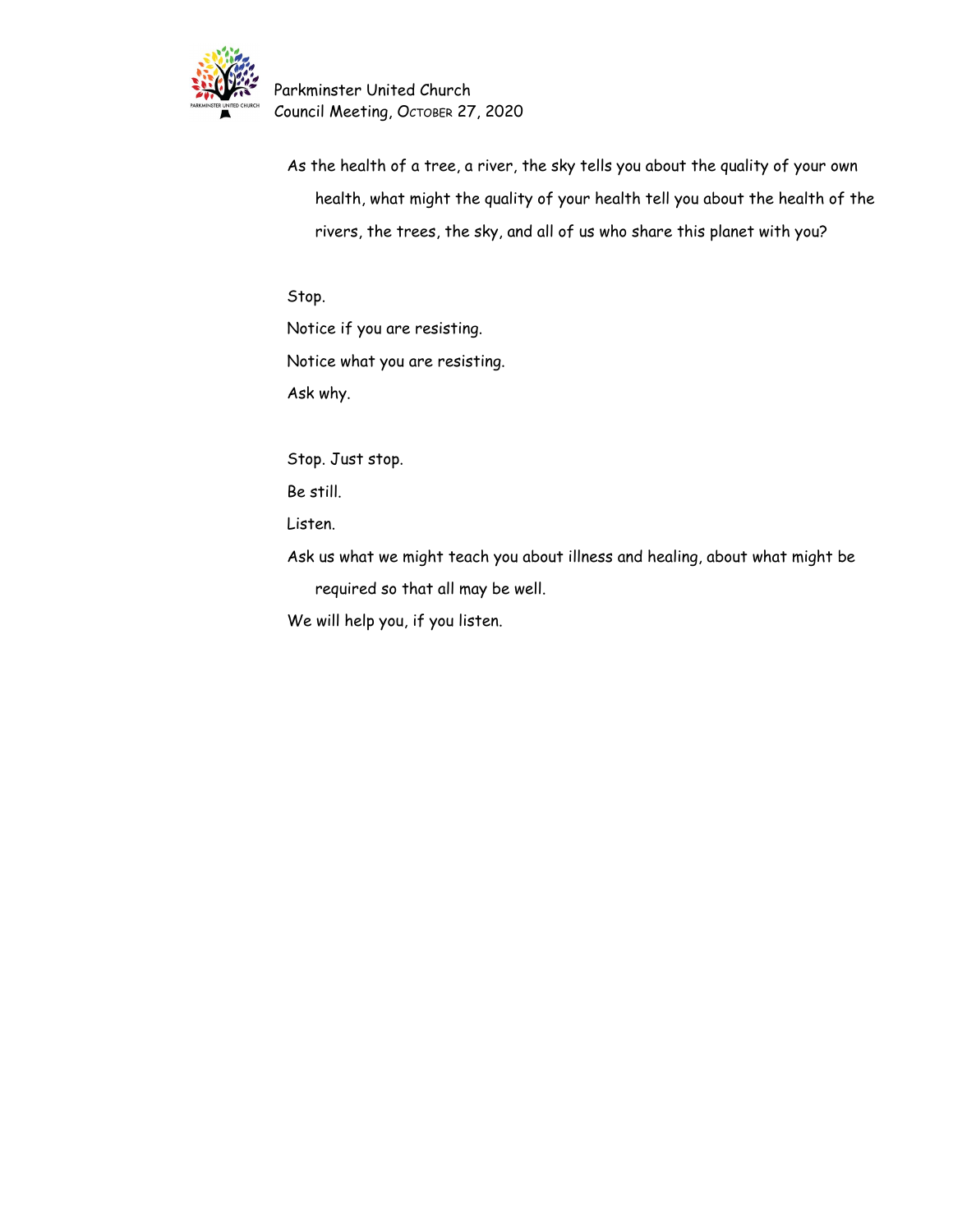

## Appendix 4: Message from the Re-Settlement Committee (RSC)

- Last March, Nancy Dykstra and Jim Bowman came to Council to indicate the state of the funds for Siham Al Mohamad and her nephew Fadi. We indicated that we would come back to council at some future time to ask for permission for additional fund-raising.
- We are anticipating the imminent arrival of Siham and her children, with Fadi to follow, possibly about three months after their arrival.
- RSC has established budgets for the year of support that we will be giving to them. For Siham we have budgeted for start-up costs of \$4670 and monthly costs totalling \$33480, for a total of \$38150. For Fadi we have budgeted for start-up costs of \$670 and monthly costs totalling \$7200 for a total of \$7870. We have rounded these numbers up to \$40000 and \$10000 respectively, anticipating additional costs we may be facing. In addition, we would like to have a reserve fund in case there are repairs that need to be done at the end of the quarantine period or at the end of the year when our commitment to Siham and family will come to an end.
- At the moment, there is a total of just over \$38000 in the two funds. RSC would like to raise another \$15000.
- RSC would like to send thank you messages to anyone who has contributed this year. We would like advice from Council on the best ways to communicate with the congregation.